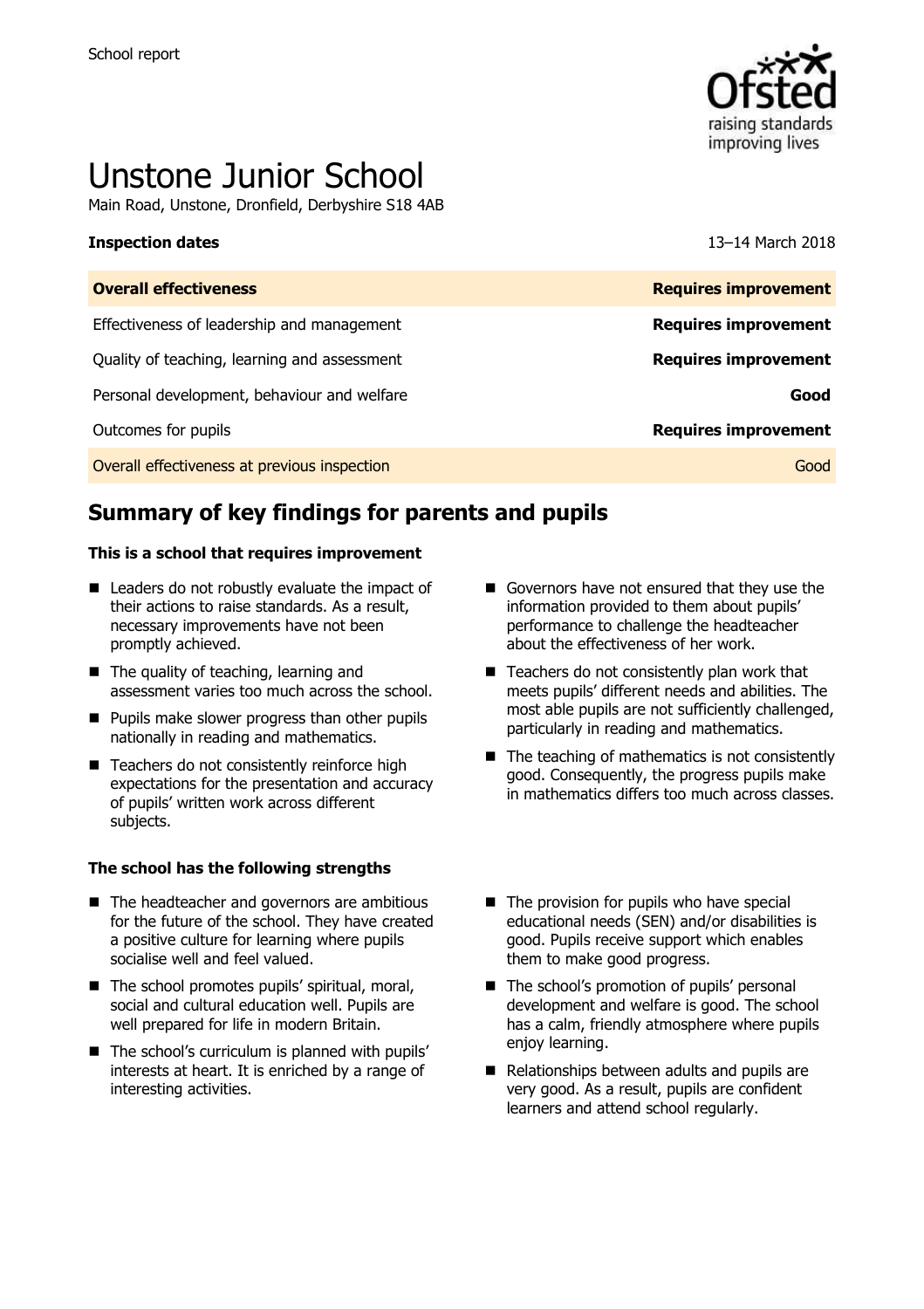

# **Full report**

### **What does the school need to do to improve further?**

- Improve the effectiveness of leadership and management by ensuring that leaders:
	- sharply and consistently monitor and evaluate standards across the school, including in subjects other than English and mathematics
	- hold teachers to account more closely and ensure that they are following agreed practices
	- identify weaknesses in teaching swiftly and take action to support and challenge staff to improve their practice.
- **IMPROVE THE EFFECT IVENETS IS COVERTED EXAM** ensuring that members of the governing body hold the headteacher to account for her actions to improve the performance of pupils, including the impact of additional funding to support disadvantaged pupils.
- Improve the quality of teaching, learning and assessment by ensuring that teachers:
	- − consistently use the school's agreed strategies for the teaching of mathematics so that pupils make more rapid progress
	- − routinely plan activities, particularly in reading and mathematics, which meet pupils' different needs and abilities and effectively challenge the most able pupils
	- − have consistently high expectations for the accuracy of pupils' writing and presentation of their work across a range of subjects and year groups.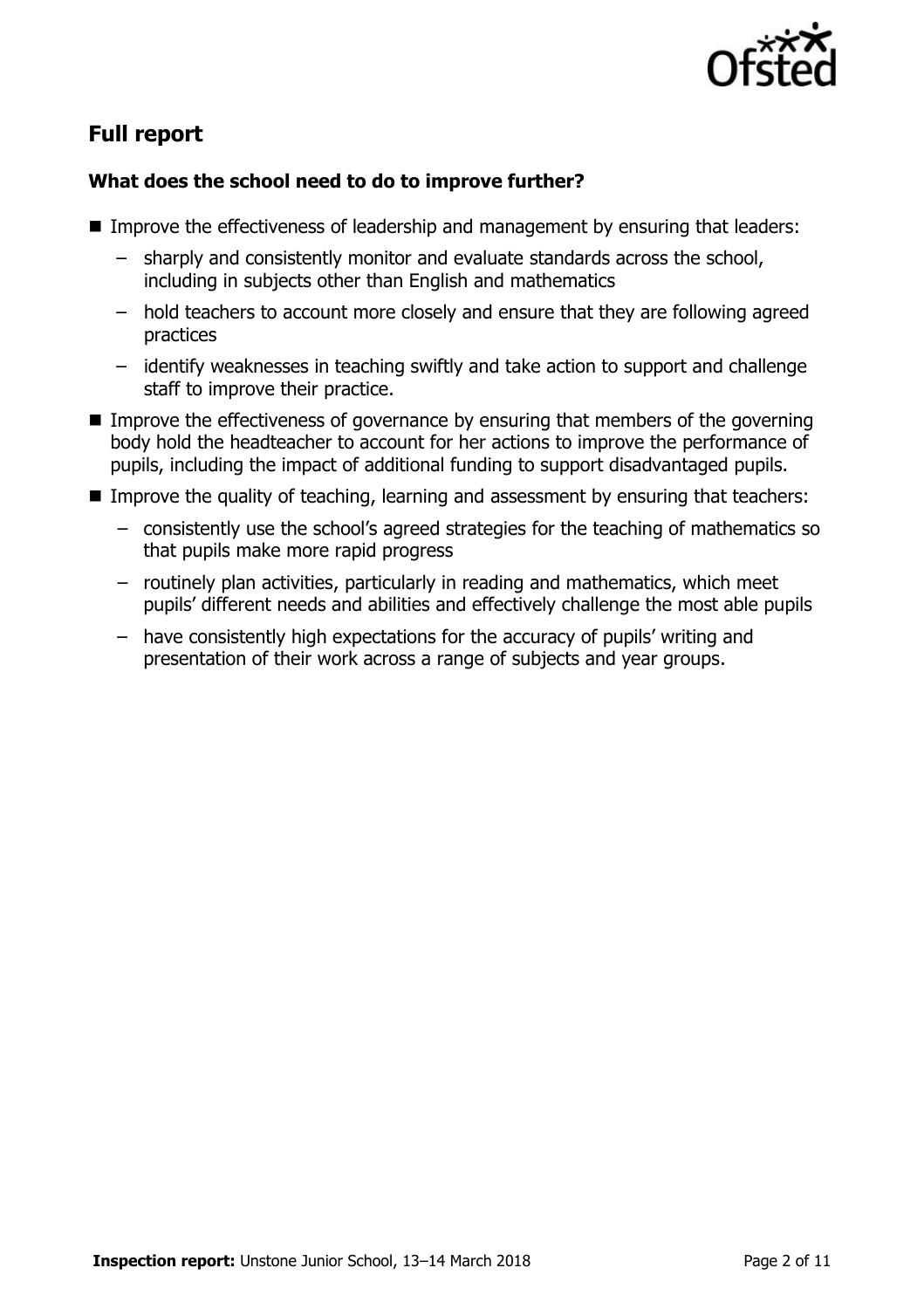

# **Inspection judgements**

#### **Effectiveness of leadership and management Requires improvement**

- Leaders have not ensured that pupils make consistently strong progress in reading, writing and mathematics during their time at Unstone Junior School.
- Leaders, including governors, do not sharply evaluate the impact of their actions to raise standards. As a result, improvements in teaching and learning are taking longer to establish and weaker teaching has not been promptly addressed.
- The headteacher has not ensured that teaching strategies introduced to raise standards, particularly in reading and mathematics, are implemented consistently across the school.
- The headteacher has taken effective action to improve the evaluation of pupils' progress and attainment in reading, writing and mathematics. However, she has not checked that teachers use the information from their evaluations to provide pupils with consistently challenging work, particularly in mathematics.
- Leaders have ensured that additional funding to support disadvantaged pupils is allocated appropriately. However, they do not evaluate the impact of specific strategies sharply enough to ensure that it leads to the rapid progress necessary.
- Leaders have improved pupils' attainment and progress in reading. As a result, attainment in reading at the end of Year 6 improved in 2017, to above national averages. Nevertheless, leaders are aware that the progress pupils make in their reading varies too much across year groups.
- Some subject leaders, including those for subjects other than English and mathematics, are relatively new to their roles and are not yet effective in evaluating and assessing the progress pupils make. The small number of staff makes the sharing of subject leader roles difficult. However, the recent federation with Unstone St Mary's Nursery and Infant School has enabled the headteacher to begin to develop these roles more effectively across the federation.
- Leaders make effective use of the additional funding to support pupils who have SEN and/or disabilities. They carefully check the impact of their actions to ensure that pupils make good progress.
- Leaders have reviewed the curriculum to ensure that it is broad and balanced. They provide a wide range of learning activities for pupils, particularly boys, to develop skills in different areas. Leaders consult pupils about the content of the curriculum and about what they are interested in and what they would like to learn. Members of the school council help staff to plan enrichment activities such as external visitors and trips to places of interest. As a result, pupils are enthusiastic learners.
- The headteacher is committed to the school and is passionate for pupils' success. She has created a culture where all are valued. Staff have established positive relationships with pupils and they know each as an individual. Pupils feel well supported and are happy and settled at school.
- Leaders promote pupils' spiritual, moral, social and cultural education well through the curriculum. Pupils have a good understanding of fundamental British values and of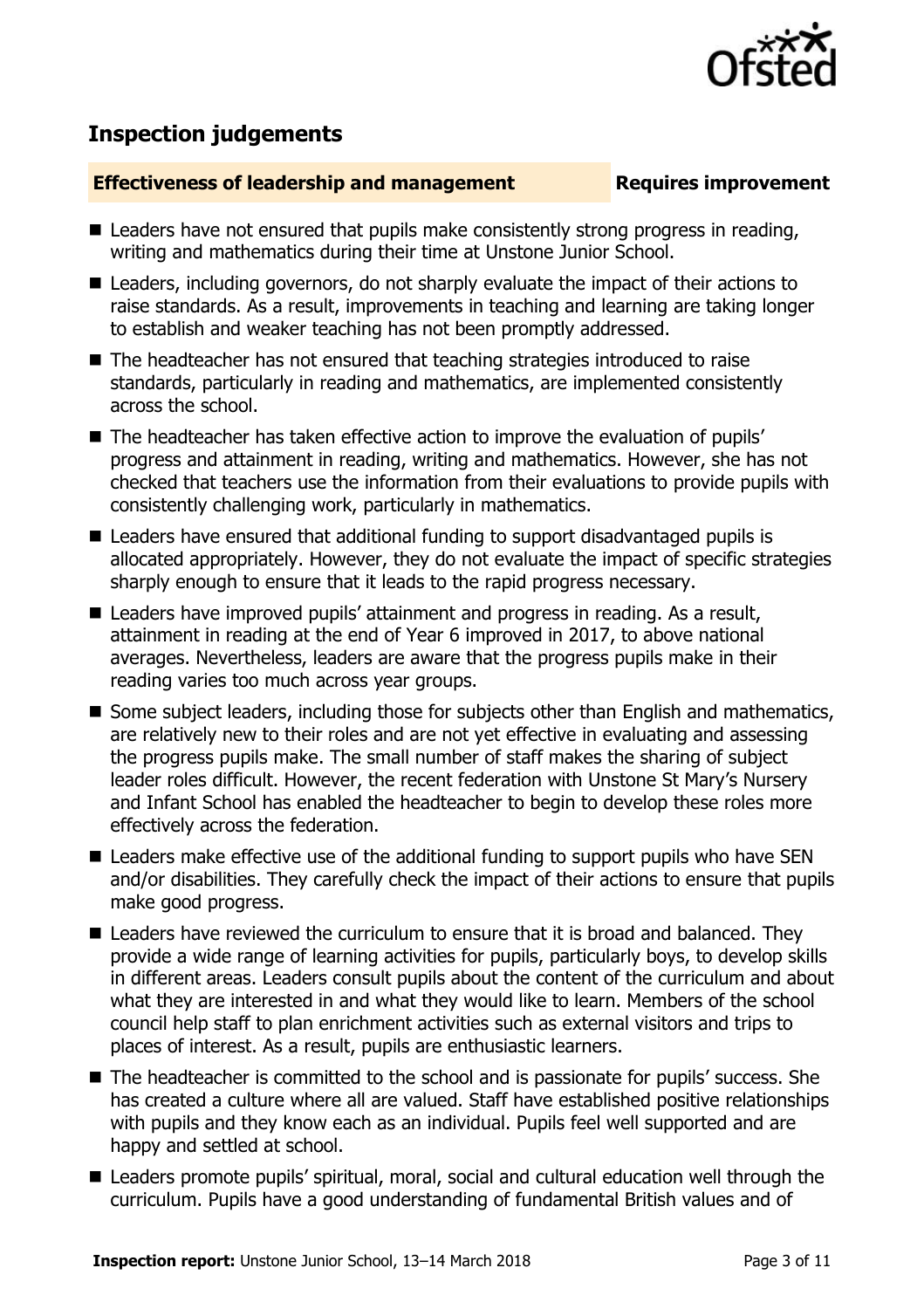

different faiths and cultures. They are well prepared for life in modern Britain. For example, one pupil told me, 'Being able to have the option to vote is important because everyone gets a choice. That way, we ensure decisions are fair.'

■ Leaders use the additional funding provided through the sports premium to good effect. In addition to providing good-quality teaching and coaching skills, pupils have increased opportunities to participate in a range of sporting activities.

#### **Governance of the school**

- Governors have a good understanding of the school's strengths and priorities for further improvement. They understand the work that is currently being undertaken to bring about improvements. However, they have not ensured that they use the information provided to them by the headteacher to sharply challenge and hold the headteacher and other staff to account for pupils' progress in reading, writing and mathematics.
- Governors monitor the use of additional funding, such as the pupil premium funding. They understand how it is used to support pupils. However, they do not closely evaluate the impact of the additional support to ensure that these pupils make the best possible progress.
- Members of the governing body are ambitious for the future of the school. Governors have a range of relevant experience, skills and knowledge. They know the school community very well. As a result, they are able to effectively support many aspects of development and are supportive of the headteacher.

### **Safeguarding**

- $\blacksquare$  The arrangements for safeguarding are effective.
- Staff and governors have undergone training in safeguarding. Staff understand that they have a duty to be vigilant and are aware of the different forms of abuse.
- The designated safeguarding leaders are well trained and ensure that pupils and their families are referred to external support agencies promptly, when required. Records relating to safeguarding are kept in a well-ordered fashion.
- The headteacher and senior teacher know the school community well and work with families to ensure the well-being of children whose circumstances may make them particularly vulnerable. Leaders ensure that all safeguarding arrangements are fit for purpose.

#### **Quality of teaching, learning and assessment Fig. 2.1 Requires improvement**

- The quality of teaching and learning across the school is not consistently good. As a result, some pupils, including the most able and those who are disadvantaged, sometimes do not make as much progress as they should.
- Teachers do not use assessment information consistently well, particularly in mathematics and reading. Too often, they do not match activities to pupils' abilities to enable them to make good progress. Teachers regularly give pupils the same activities or do not move them on to more challenging work quickly enough.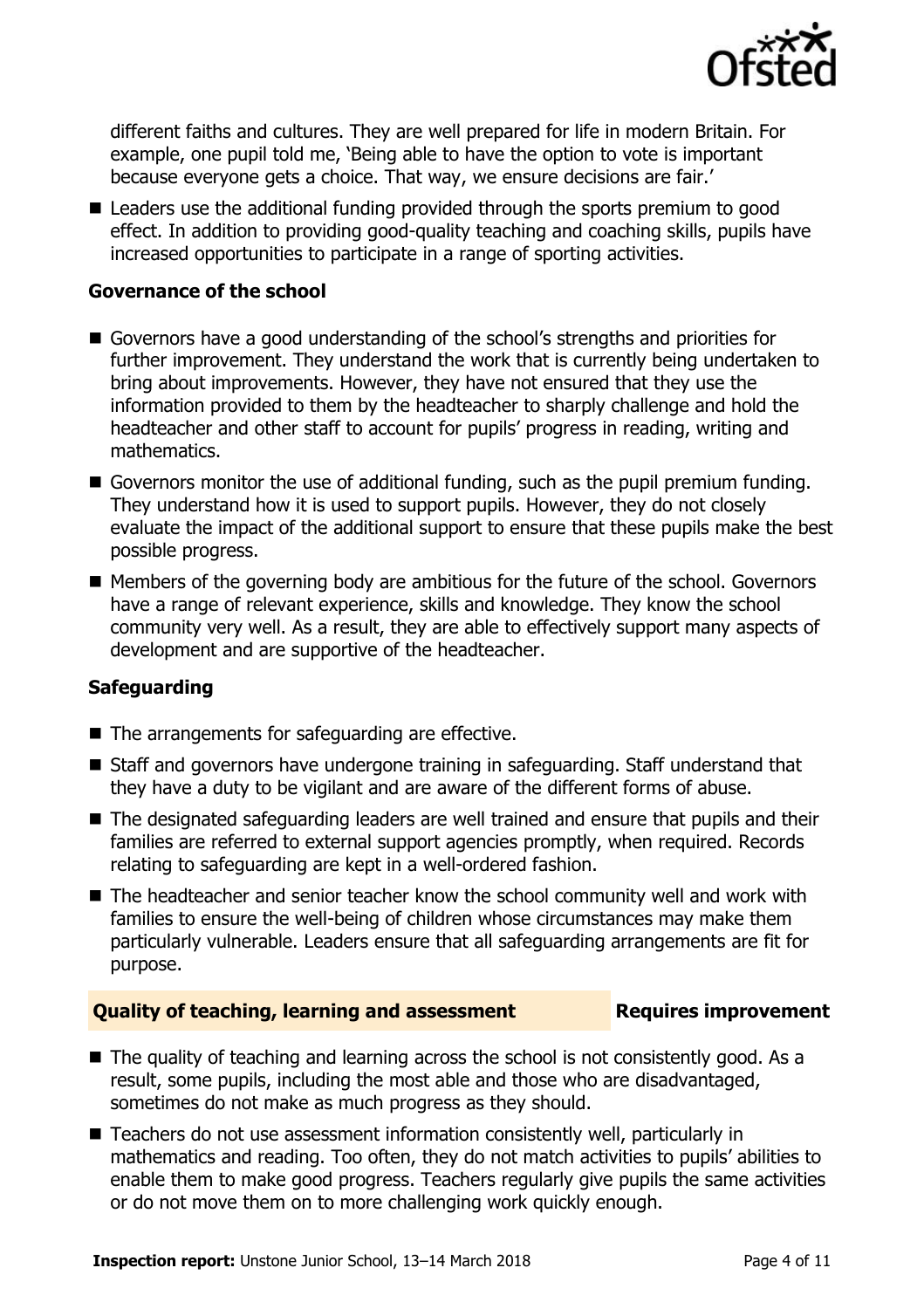

- In mathematics, new strategies for the teaching of mathematics are not consistently implemented across classes. In some lessons, teachers do not ensure that pupils have sufficient opportunities to develop their competency in problem-solving and reasoning skills. As a result, pupils, including the most able, do not make as much progress as they should.
- Teachers do not always reinforce high expectations for the presentation and accuracy of pupils' spelling, grammar and punctuation in their work across the curriculum. This slows pupils' progress in writing.
- Teachers and additional adults use questions well in different subjects to reinforce learning and clarify misconceptions. Where this was strongest, pupils made very good improvements in their learning.
- Teachers use good-quality texts and visual images to plan interesting work in English. Where the inspector saw this done well, the teacher modelled good reading and writing skills which inspired pupils in their work. For example, the teacher used a film clip of the animation 'Lighthouse', to motivate pupils to create effective imagery in their writing. One pupil began her narrative, 'In the cold, crisp sky of the night, the moon shimmered above the isolated lighthouse.'
- Much work has been undertaken to promote effective reading skills throughout the school. Pupils are encouraged to read widely and regularly. There was compelling evidence that staff training has led to significant improvement in reading in some year groups. Pupils who read to me were able to read fluently, with expression and good understanding.
- Pupils who have SEN and/or disabilities are well supported in their learning. Adults provide timely intervention to give pupils appropriate guidance and support.
- Teaching assistants work well with teachers and leaders to provide high-quality nurture and support for pupils at different times of the school day.
- There are very good relationships between pupils and teachers. This has a positive impact on pupils' learning and progress.
- Where there is stronger practice, teachers plan lessons that interest and motivate pupils. Teachers have high expectations of pupils' participation and involvement. As a result, pupils make good gains in their learning.

### **Personal development, behaviour and welfare Good**

### **Personal development and welfare**

- The school's work to promote pupils' personal development and welfare is good.
- $\blacksquare$  Relationships between adults and pupils are warm and caring. Pupils say they feel safe in school and that they can talk to staff about worries they may have. The headteacher ensures that particularly vulnerable pupils have a named adult to go to when needed.
- **Pupils enjoy school and socialise well. The small size of the school enables pupils to** mix confidently across different age groups. Pupils, parents and carers highly value the 'family atmosphere', as one parent put it, in the school.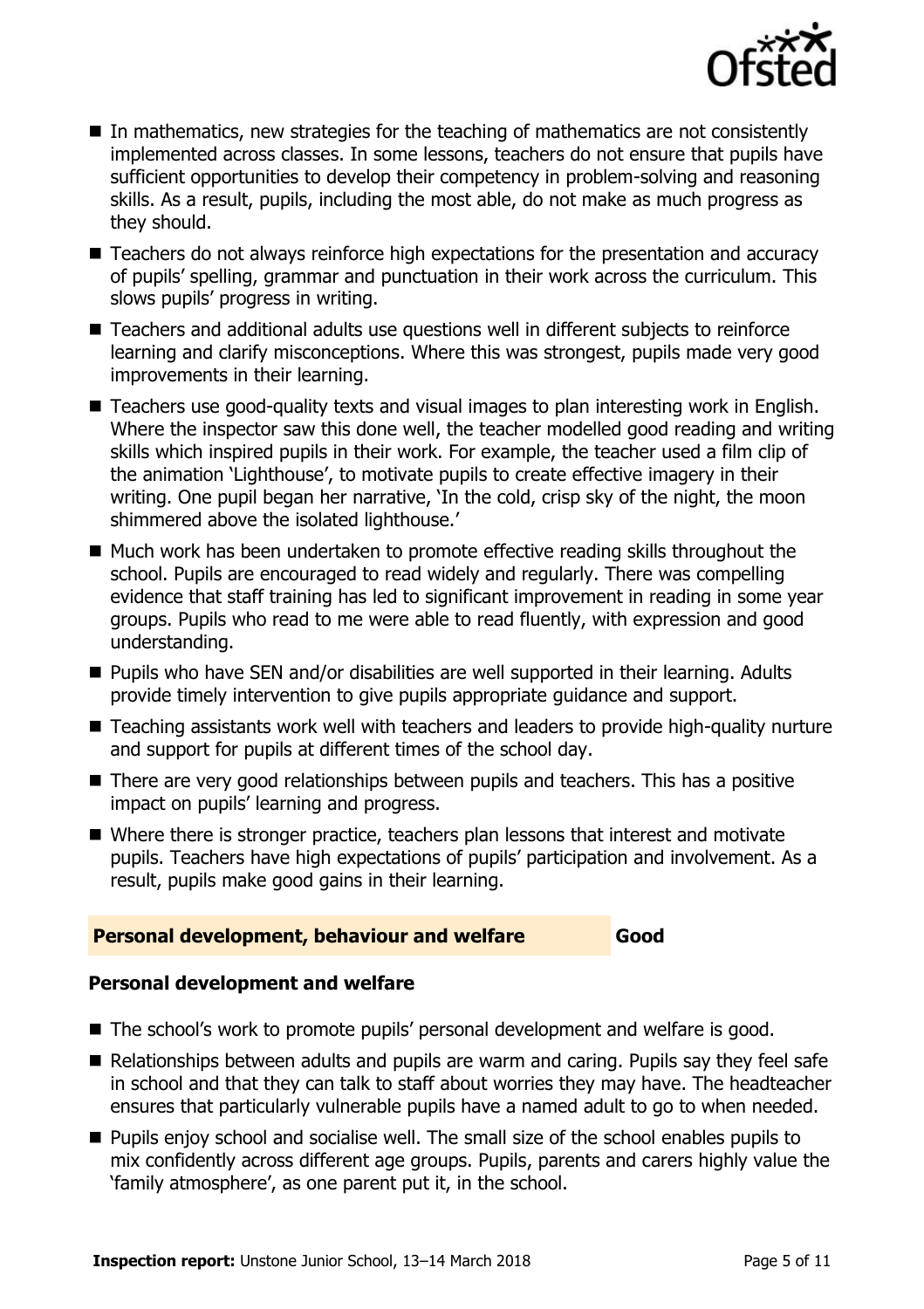

- **Pupils are encouraged to take part in decision-making through their elected positions** as members of the school council. In addition, lessons and collective worship regularly focus on themes around fundamental British values and ensuring pupils understand how to keep themselves safe in different situations. For example, pupils told me how they have been learning about the risk to their health from smoking. One pupil explained, 'It can give you cancer and you might die.'
- Leaders promote healthy lifestyles. Pupils were able to explain to me how to stay healthy by eating well and exercising regularly. In addition, they told me how the school council had consulted with staff on the kinds of clubs and activities they would like as part of their wider curriculum. As a result, pupils benefit mentally and physically from a wide range of opportunities including fencing, football, gymnastics, craft club and gardening club.
- **Parents are very supportive of the school. The vast majority of parents who responded** to Ofsted's online survey, Parent View, were positive about the care, education and opportunities their children receive. One parent stated, 'My son is extremely happy at this school and enjoys all lessons. His confidence has grown and he feels able to contribute in class. He feels safe and secure in the school environment and also enjoys participating in the variety of after-school clubs.'

#### **Behaviour**

- The behaviour of pupils is good.
- The school is a calm, friendly place. Pupils behave well in lessons and conduct themselves well around the school. Pupils are polite and well-mannered.
- **Pupils have a good understanding of bullying and the different forms it can take. They** say that incidents of bullying are few and that adults deal with these incidents promptly and fairly.
- In lessons, pupils collaborate well and show mutual respect for each other. Relationships are positive. In some lessons, pupils lost focus only if their work was not well matched to their needs.
- **Procedures for monitoring attendance are rigorous. The headteacher promotes the** importance of attendance in the school and works with parents and outside agencies to ensure that pupils are safe and attend school regularly. As a result, attendance is close to the national average.

### **Outcomes for pupils Requires improvement**

The majority of pupils enter the school with above-average skills and understanding. They do not make strong progress by the end of Year 6. In 2017, pupils' progress by the end of Year 6 in reading and mathematics, though improved, was not good enough. The quality of pupils' work in their books across the classes is variable. Too often, the quality of pupils' writing is let down by inaccurate spelling, punctuation and grammar. Presentation of work varies across subjects. In mathematics and reading, work is sometimes too easy for pupils. There are too few examples of pupils, particularly the most able, being challenged to extend and deepen their understanding.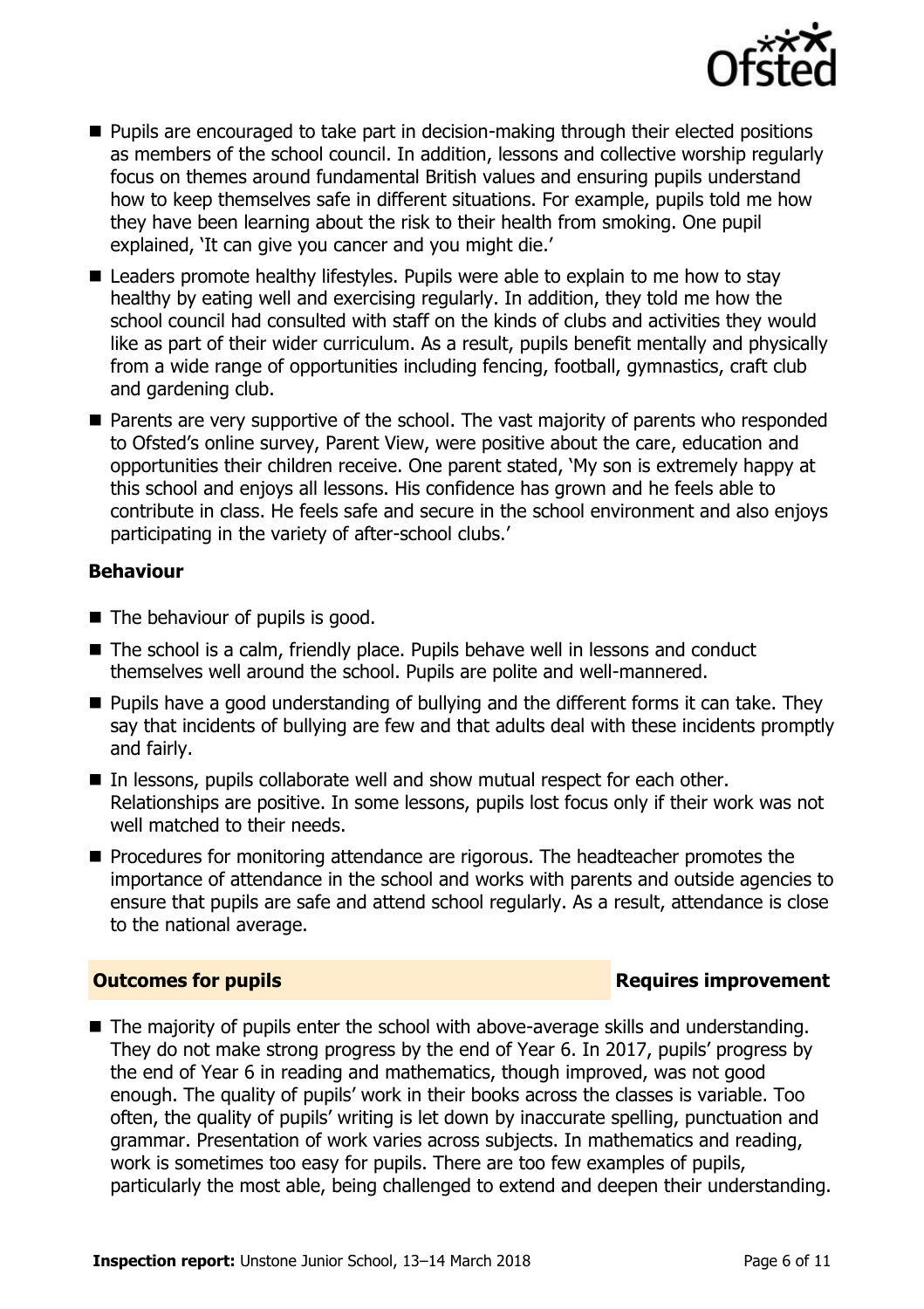

- Pupils' progress in reading by the end of Year 6 was well below average in 2016, as it was in mathematics. Results improved in both subject areas in 2017, but still indicate some underachievement. Pupils' progress in writing by the end of Year 6 has been in line with the national average for the last two years.
- The number of disadvantaged pupils in 2017 was too small to report on their progress without the risk of identifying them. Current pupils across the school are making similar progress to that of their peers.
- The proportion of pupils who reached the expected standards in reading and English grammar, punctuation and spelling improved in 2017 to above national averages. Pupils' attainment of the higher standards in mathematics and writing also improved to above national averages. However, leaders are aware that the very small and varied cohorts in different year groups make year-on-year comparisons of pupils' attainment difficult.
- Pupils who have SEN and/or disabilities make good progress. Staff effectively identify where additional support is needed and ensure that individual needs are met well.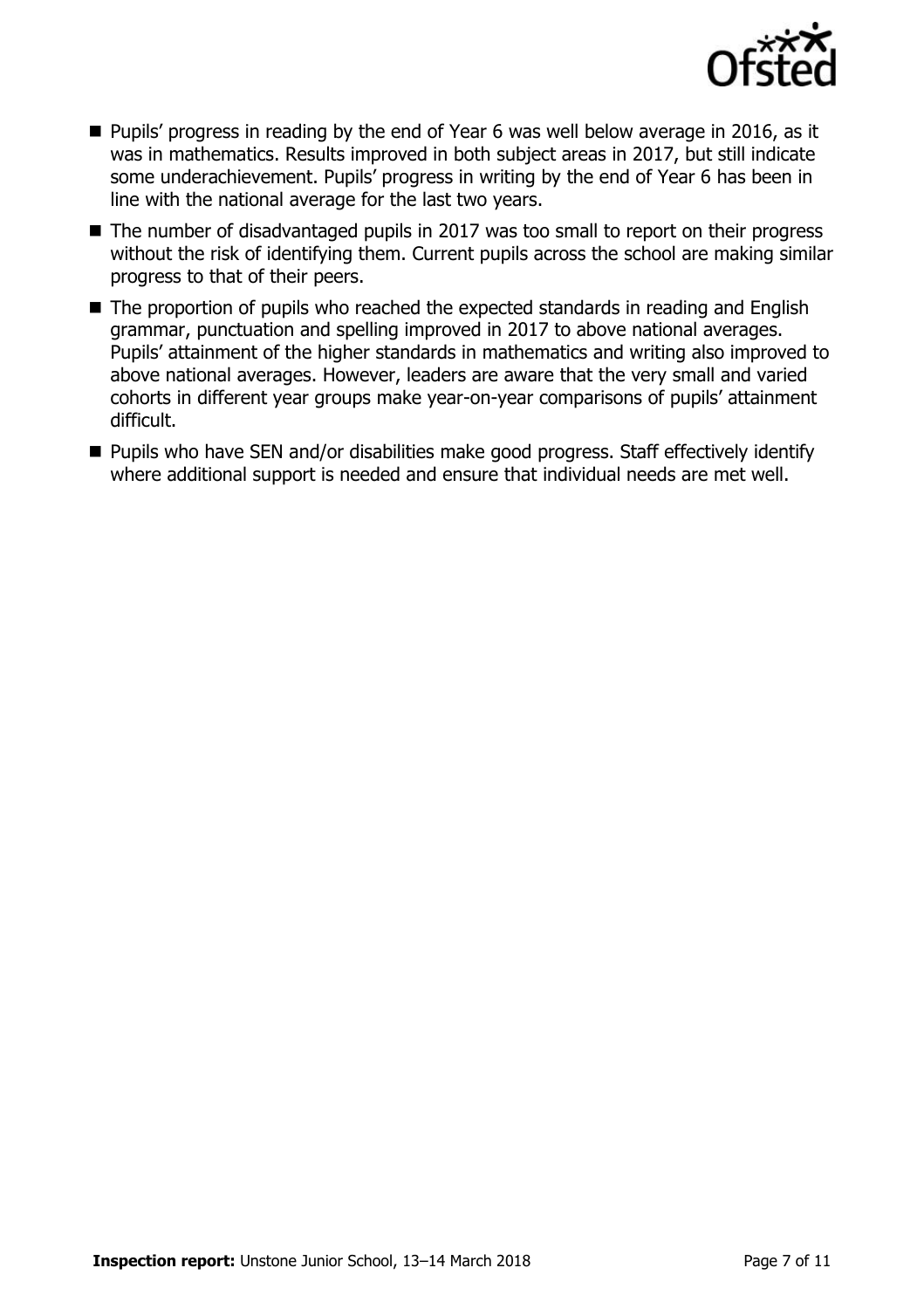

# **School details**

| Unique reference number | 112642     |
|-------------------------|------------|
| Local authority         | Derbyshire |
| Inspection number       | 10047847   |

This inspection of the school was carried out under section 5 of the Education Act 2005.

| Type of school                      | <b>Junior</b>                  |
|-------------------------------------|--------------------------------|
| School category                     | Maintained                     |
| Age range of pupils                 | 7 to 11                        |
| <b>Gender of pupils</b>             | Mixed                          |
| Number of pupils on the school roll | 44                             |
| Appropriate authority               | The governing body             |
| Chair                               | John Adlington                 |
| <b>Headteacher</b>                  | Rachael Fowlds                 |
| Telephone number                    | 01246 413109                   |
| Website                             | www.unstone.derbyshire.sch.uk  |
| <b>Email address</b>                | info@unstone.derbyshire.sch.uk |
| Date of previous inspection         | 21-22 January 2015             |

### **Information about this school**

- Unstone Junior School is smaller than the average-sized primary school.
- The school federated with Unstone St Mary's Nursery and Infant School in September 2016 to form the Unstone Schools Federation.
- The school works with a local cluster of schools as part of the Partnership of Dronfield Schools.
- The school receives minimum support from the local authority.
- The majority of pupils are from White British backgrounds. The proportion of pupils from minority ethnic backgrounds or who speak English as an additional language is below the national average.
- The proportion of pupils eligible for the pupil premium is above the national average.
- $\blacksquare$  The proportion of pupils who have SEN and/or disabilities is above the national average.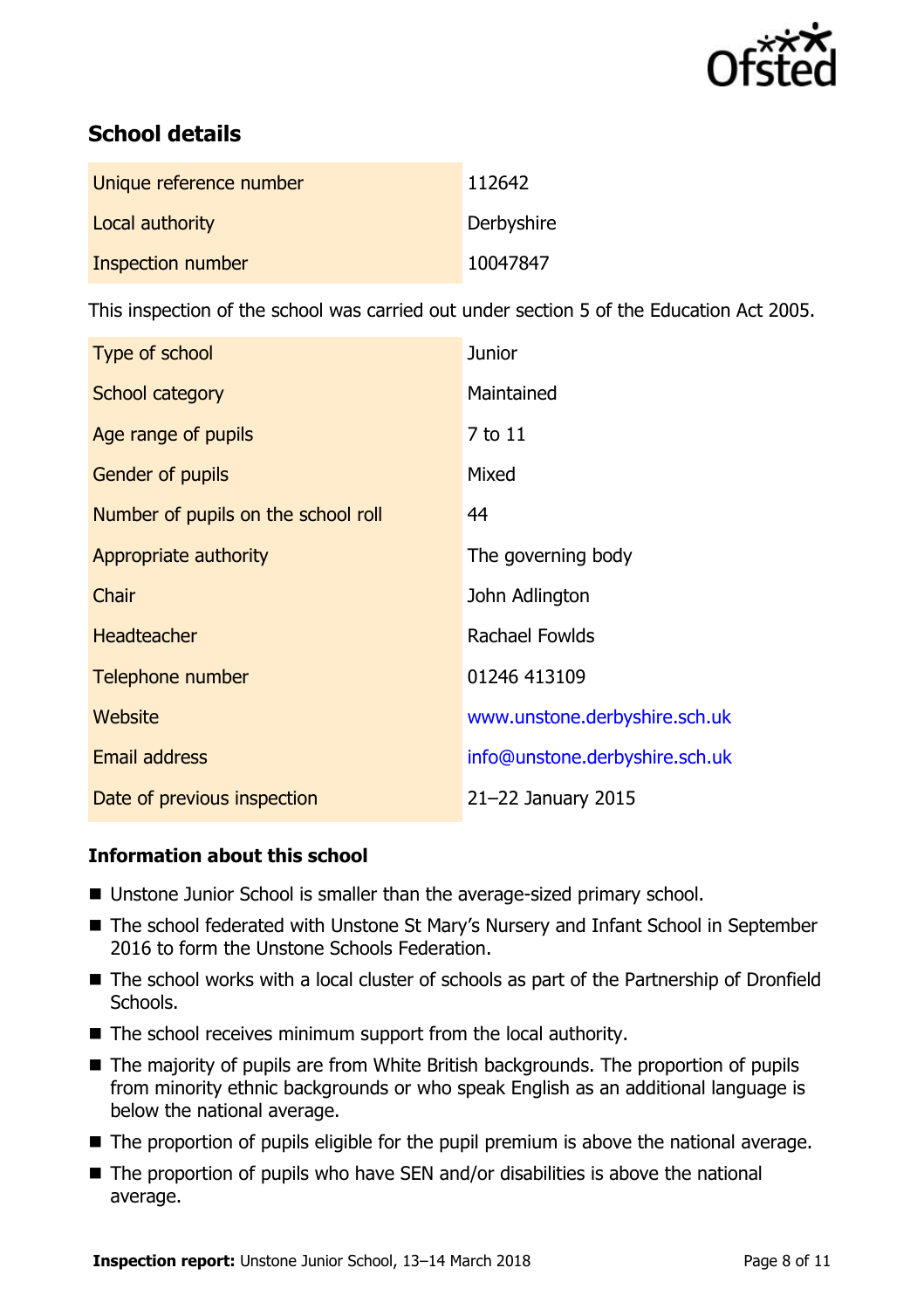

■ The school meets the government's current floor standards.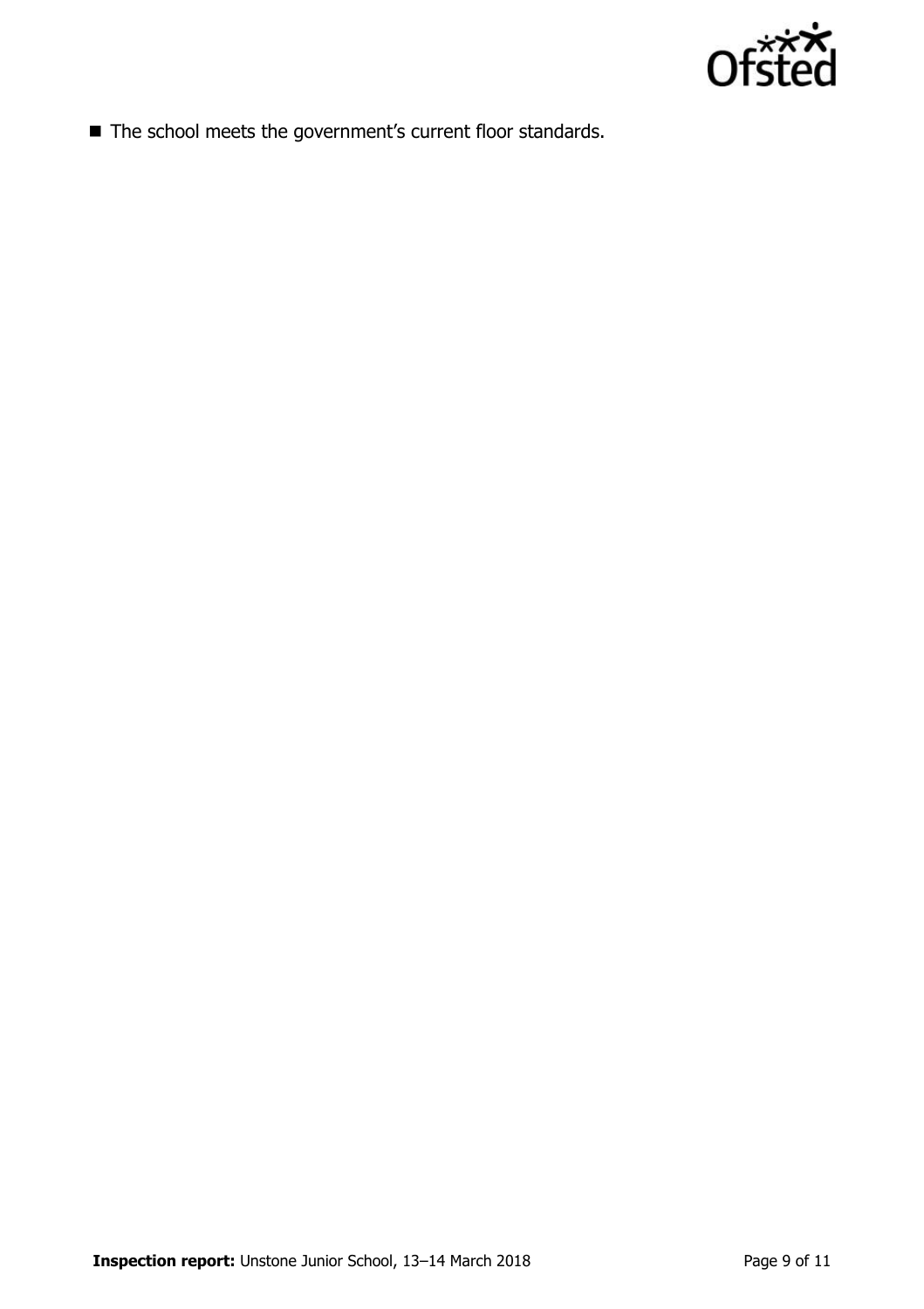

## **Information about this inspection**

- The inspector observed teaching in both classes, across all year groups. These were joint observations with the headteacher. The inspector observed the teaching of reading and listened to pupils reading. The inspector talked to pupils about their school and looked at examples of pupils' work.
- The inspector held meetings with the headteacher, senior teacher and the special educational needs coordinator. The inspector held meetings with representatives of the governing body and had a telephone conversation with a representative for the local authority.
- $\blacksquare$  The inspector spoke with parents informally at the start of the school day. She took account of the 15 responses to the Ofsted online questionnaire (Parent View).
- The inspector considered the two responses to Ofsted's online questionnaire for staff and the 14 responses to the pupil survey.
- The inspector looked at a range of documents, including: the school's self-evaluation of current performance and plans for improvement; the school's most recent information on the achievement and progress of pupils; information relating to the safeguarding of pupils; information about the behaviour management of pupils; the school's most recent information relating to the attendance of pupils; and minutes from a number of governing body meetings.

#### **Inspection team**

Stephanie Innes-Taylor, lead inspector Her Majesty's Inspector